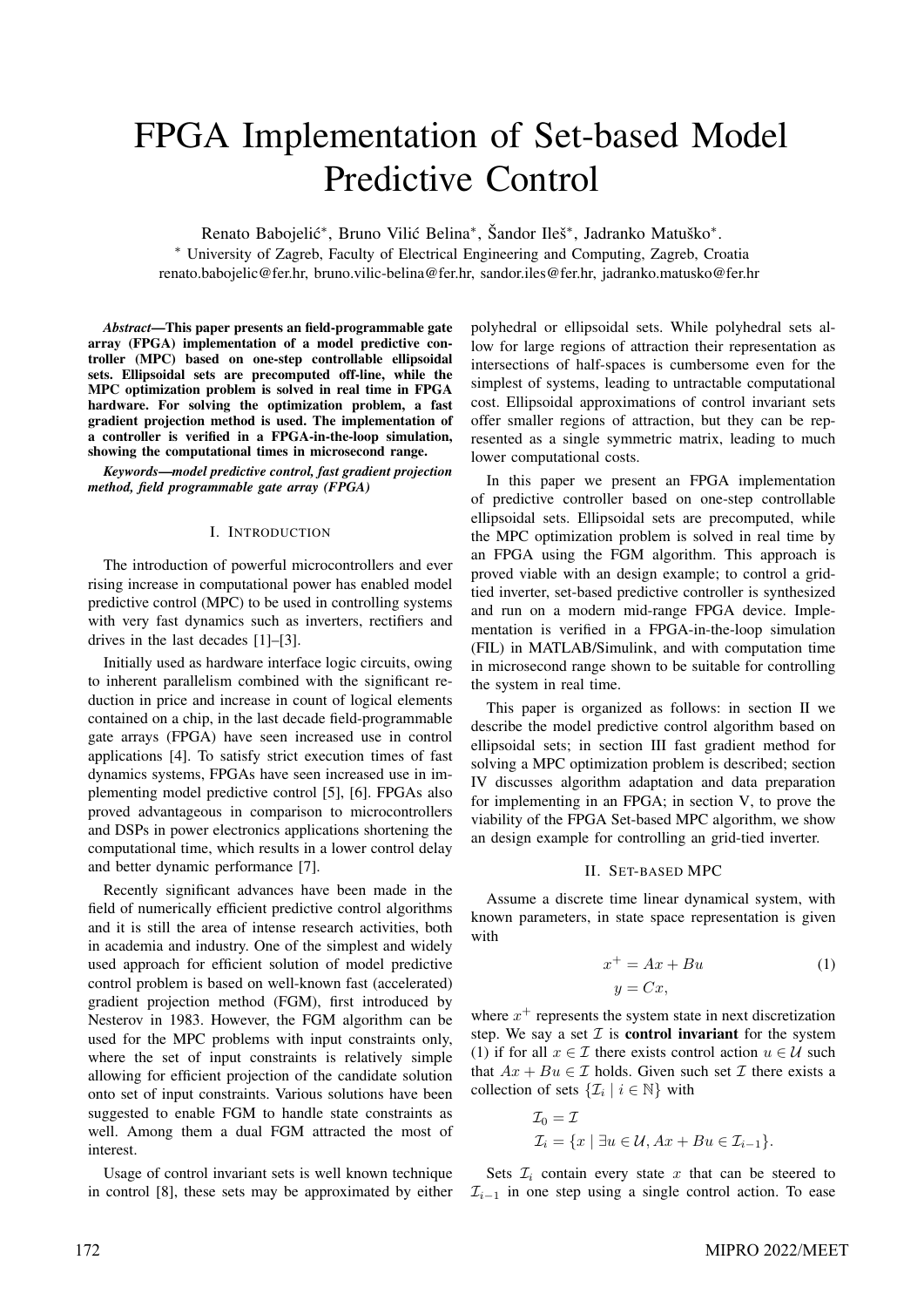the computational burden for finding such sets we adopt the following ellipsoidal inner approximations of sets  $\mathcal{I}_i$ proposed in [9]. As shown in [10], given a stabilizing feedback gain *K* and an nonempty ellipsoidal control invariant set  $\mathcal{E} \subset \mathbb{R}^n$ , that is:

$$
(A - BK)x \in \mathcal{E}, \ \forall x \in \mathcal{E}, \tag{2}
$$

there exists the family of ellipsoidal sets  $\{\mathcal{E}_i \mid i \in \mathbb{N}\}\$ satisfying the recursion

$$
\mathcal{E}_0 = \mathcal{E}
$$
  
\n
$$
\mathcal{E}_i = \text{In}(\{x \mid \exists u \in \mathcal{U}, Ax + Bu \in \mathcal{E}_{i-1}\}),
$$
\n(3)

where In is the operation finding inner ellipsoidal approximation of a given set, according to a predefined criterion (e.g. maximum volume, trace, etc.).

*1) Ellipsoidal sets computation (offline):* To compute the ellipsoidal sets we first design a stabilizing feedback gain  $K$  for a system  $(1)$ .

To represent an ellipsoidal set we use the usual quadratic constraints: let  $P$  be a square positive semidefinite matrix then  $\mathcal{E}_{\mathcal{P}} = \{x \in \mathbb{R}^n \mid x^T \mathcal{P} x \le 1\}$  is an ellipsoidal set with the center at the origin.

The first, so called terminal, ellipsoidal set  $\mathcal{E}_0$  is obtained by solving the optimization problem

$$
\min_{a \in \mathbb{R}} a
$$
\n
$$
\text{s.t.} \quad K^T K - a \mathcal{P} \le 0,
$$
\n
$$
a \ge 0,
$$
\n
$$
(4)
$$

where  $P$  is a positive definite matrix such that function  $x \mapsto x^T \mathcal{P} x$  is a Lyapunov function for a closed loop system, and defining its positive semidefinite matrix  $P_0$ as

$$
\mathcal{P}_0 = \frac{a}{u_{max}^2} \mathcal{P},\tag{5}
$$

where  $u_{max}$  is the maximal magnitude of a control signal  $u_{err}$ , and  $a \geq 0$  is the scaling factor.

To continue the recursive construction of ellipsoids  $\mathcal{E}_i$ ,  $i \in \{1, \ldots n\}$  we use the following equation as proposed in [9]

$$
\mathcal{E}_i = \mathbf{Proj}_x \left( \mathbf{In} \left( \tilde{\mathcal{E}}_{i-1} \cap (\mathbb{R}^n \times \mathcal{E}^{\mathcal{U}}) \right) \right) \tag{6}
$$

where  $\tilde{\mathcal{E}}_{i-1}$  denotes ellipsoidal sets defined in the extended space  $(x, u)^T \in \mathbb{R}^{n+m}$  as

$$
\tilde{\mathcal{E}}_{i-1} = \{ (x \ u)^T \mid Ax + Bu \in \mathcal{E}_{i-1} \},\tag{7}
$$

 $\mathcal{E}^{\mathcal{U}}$  is ellipsoidal representation of the set of control inputs and  $\text{Proj}_x$  is projection operator to the state space from the extended space.

To compute the inner ellipsoidal approximation of an intersection of ellipsoids in equation (6) we solve the following optimization problem that maximizes the volume of the ellipsoid  $\mathcal{E}_i$ 

$$
\max_{Q \in \mathbb{R}^{(n+m)\times(n+m)}} \log \det Q_{11}
$$
\ns.t. 
$$
0 < Q \leq P_j^{-1},\tag{8}
$$

where

$$
Q = P_i^{-1} = \begin{pmatrix} Q_{11} & Q_{12} \\ Q_{12}^T & Q_{22} \end{pmatrix}
$$
 (9)

represents the searched inner ellipsoid in the extended space, the block  $Q_{11} \in \mathbb{R}^{n \times n}$  represents the said ellipsoid in state space, and  $P_j$  are positive semidefinite matrices representing the ellipsoids that need to be intersected in the extended space. Finally to project the found ellipsoid in the extended space to the state space we use the following equality

$$
\mathcal{E}_{i} = \text{Proj}_{x} \left\{ \begin{pmatrix} x \\ u \end{pmatrix}^{T} \begin{pmatrix} Q_{11} & Q_{12} \\ Q_{12}^{T} & Q_{22} \end{pmatrix}^{-1} \begin{pmatrix} x \\ u \end{pmatrix} \le 1 \right\}
$$

$$
= \left\{ x^{T} Q_{11}^{-1} x \le 1 \right\}.
$$
(10)

*2) Control algorithm (online):* With the ellipsoidal sets computed offline, online MPC algorithm needs to find the smallest ellipsoid that contains the system state an find the optimal control signal to steer it to the next ellipsoid, we outline this procedure in Algorithm 1, where *J* is some appropriate cost function.

| Algorithm 1: Set-based Ellipsolidal MPC                                                   |      |  |  |  |
|-------------------------------------------------------------------------------------------|------|--|--|--|
| <b>Data:</b> Elipsoidal sets $\mathcal{E}_0, \ldots, \mathcal{E}_n$ , state vector $x(k)$ |      |  |  |  |
| at time instance $k$ , system matrices $A$ and                                            |      |  |  |  |
| $B_{\cdot}$                                                                               |      |  |  |  |
| $k=0$                                                                                     |      |  |  |  |
| loop                                                                                      |      |  |  |  |
| Find $i(k) = \min\{i \mid x(k) \in \mathcal{E}_i\}$                                       |      |  |  |  |
| if $i(k) == 0$ then                                                                       |      |  |  |  |
| $u(k) = \min J(x(k), u(k))$                                                               |      |  |  |  |
| s.t.                                                                                      | (11) |  |  |  |
| $Ax(k) + Bu(k) \in \mathcal{E}_0$                                                         |      |  |  |  |
| end                                                                                       |      |  |  |  |
| else                                                                                      |      |  |  |  |
| $u(k) = \min J(x(k), u(k))$                                                               |      |  |  |  |
| s.t.                                                                                      | (12) |  |  |  |
| $Ax(k) + Bu(k) \in \mathcal{E}_{i(k)-1}$                                                  |      |  |  |  |
| end                                                                                       |      |  |  |  |
| $k = k + 1$                                                                               |      |  |  |  |
| end                                                                                       |      |  |  |  |

## III. FAST GRADIENT PROJECTION METHOD FOR SOLVING THE SET-BASED MPC OPTIMIZATION PROBLEM

The Set-based MPC algorithm involves solving a quadratic problem (12) with constraints on the state space variable *x*. As the fast gradient method for solving an MPC problem needs to include only the constraints on the input vector *u*, we have to reformulate the problem (12) to contain only the constraints on the inputs. The reformulated problem is given with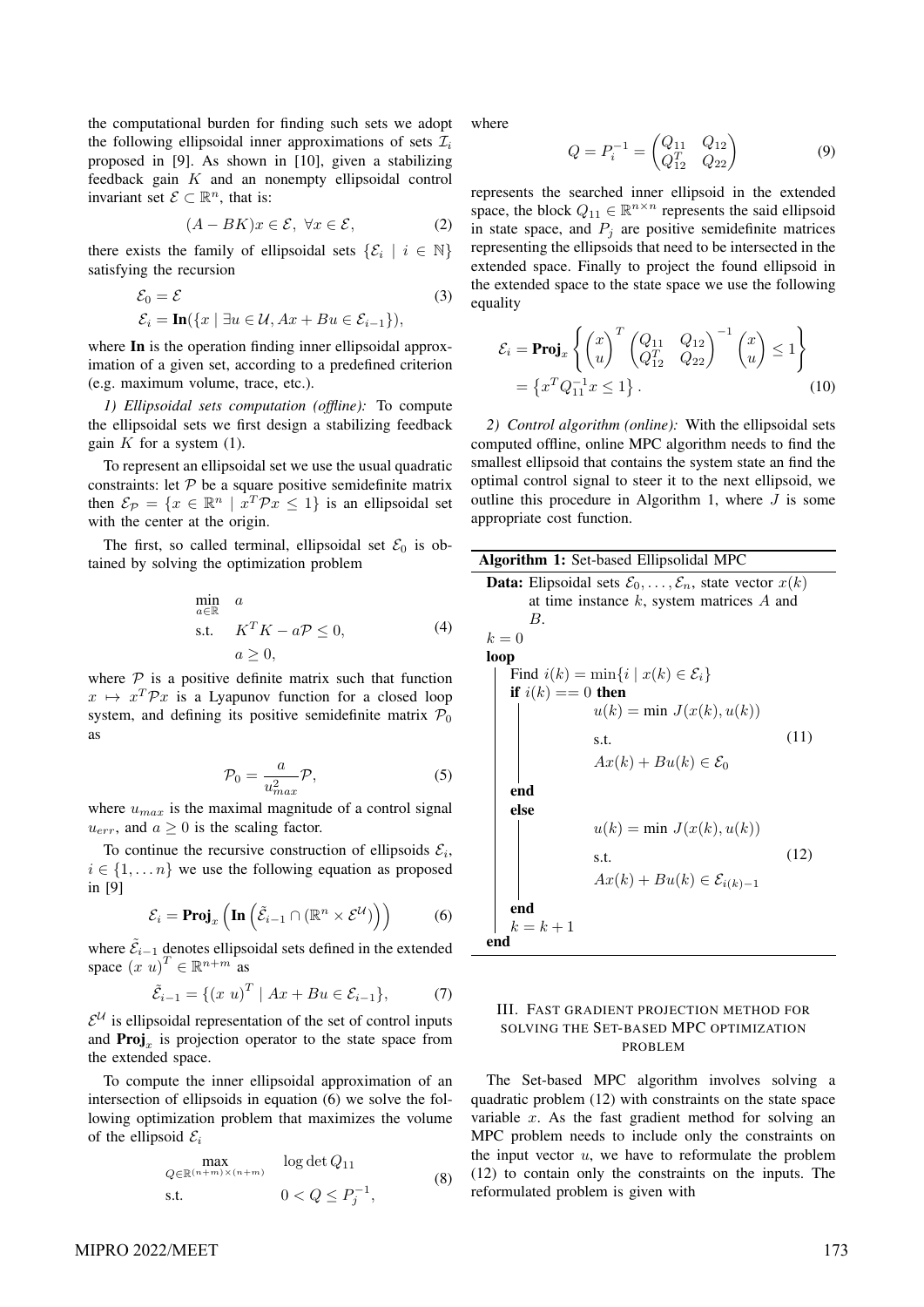$$
u(k) = \min J(x(k), u(k))
$$
  
s.t. 
$$
u(k) \in U_k(x(k))
$$
 (13)

where  $\mathcal{U}_k(x(k))$  is the set of permissible control actions i.e.:

$$
\mathcal{U}_k(x(k)) = \{ u(k) \mid Ax(k) + Bu(k) \in \mathcal{E}_{i(k)-1} \}.
$$
 (14)

In other words, given state  $x(k)$  the set  $\mathcal{U}_k(x(k))$  represents a set of all inputs that will steer the next state *x*(*k* + 1) to set  $\mathcal{E}_{i(k)−1}$ . The set  $\mathcal{U}_k(x(k))$  can be easily calculated from the set  $\bar{\mathcal{E}}_i = \textbf{In}\left(\tilde{\mathcal{E}}_i \cap (\mathbb{R}^n \times \mathcal{E}^{\mathcal{U}})\right)$  (see equation 6) defined in an extended space by fixing  $x(k)$ . The obtained set is also ellipsoidal and as such represents a set that is simple enough to allow an efficient calculation of the projection operation onto it. In the extended space the ellipsoid  $\overline{\mathcal{E}}_i$  is represented with a symmetric positive semidefinite matrix  $P_{\text{extended}} \in \mathbb{R}^{8 \times 8}$  as:

$$
\begin{pmatrix} x \\ u \end{pmatrix}^T P_{\text{extended}} \begin{pmatrix} x \\ u \end{pmatrix} \le 1, \tag{15}
$$

which can be written in a block matrix form, with blocks  $P_1 \in \mathbb{R}^{6 \times 6}$ ,  $P_2 \in \mathbb{R}^{2 \times 2}$  and  $P_{12} \in \mathbb{R}^{6 \times 2}$ ,

$$
\begin{pmatrix} x \\ u \end{pmatrix}^T \begin{pmatrix} P_1 & P_{12} \\ P_{12}^T & P_2 \end{pmatrix} \begin{pmatrix} x \\ u \end{pmatrix} \le 1. \tag{16}
$$

This can be further rewritten, for  $x = x(k)$ , as:

$$
u^T P_2 u + 2u^T P_{12}^T x(k) + x(k)^T P_1 x(k) \le 1 \tag{17}
$$

Equation (17) represents a scaled and translated ellipsoid  $u^T P_2 u \leq 1$  which can be written as:

$$
(u-a)^{T}P_{2}(u-a) \leq \gamma,
$$
\n(18)

where

$$
a = -P_2^{-1}P_{12}x(k),\tag{19}
$$

$$
\gamma = 1 + x(k)^T (P_{12}^T (P_2^{-1})^T P_{12} - P_1) x(k).
$$
 (20)

Now the set  $U_k$  defined in (14) can equivalently be written as

$$
\mathcal{U}_k(x(k)) = \{u(k) \mid (u(k) - a)^T P_2(u(k) - a) \le \gamma\}.
$$
 (21)

Problem (13) is now readily solved with modified fast gradient algorithm stated in Algorithm 2. In each iteration of the algorithm, first a candidate solution  $v_{i+1}$  is calculated by making one gradient step using (22), in the next step (23) the candidate solution is, if needed, projected to the input constraints set  $\mathcal{U}_k$  using the following equation

$$
u_{i+1} = \text{Proj}_{\mathcal{U}_k(x(k))}(v_{i+1}) =
$$
  

$$
\begin{cases} v_{i+1}, & ||v_{i+1} - a|| \le \gamma, \\ \frac{v_{i+1} - a}{||v_{i+1} - a||} \cdot \gamma + a, & ||v_{i+1} - a|| > \gamma. \end{cases}
$$
 (25)

Algorithm 2: Set-based fast gradient method for constrained minimization

**Data:** Initial point 
$$
u_0 \,\in \,\mathcal{U}_N, y_0 = u_0
$$
, number of iterations  $i_{\text{max}}$ , Lipschitz constant  $L$ , scaling factors  $\beta_0, \ldots, \beta_{i_{\text{max}}-1}$   
Calculate set  $\mathcal{U}_k(x(k))$  from the set  $\bar{\mathcal{E}}_i$  by fixing  $x(k)$  and parameters  $a$  and  $\gamma$ ;  
for  $i = 0 \rightarrow i_{\text{max}} - 1$  do  

$$
v_{i+1} = y_i - \frac{1}{L} \nabla J_N(y_i) = My_i + g; \quad (22)
$$

$$
u_{i+1} = \text{Proj}_{\mathcal{U}_k(x(k))}(v_{i+1}); \quad (23)
$$

$$
y_{i+1} = u_{i+1} + \beta_i (u_{i+1} - u_i); \quad (24)
$$
end

#### IV. FPGA IMPLEMENTATION OF SET-BASED MPC

In this section we prepare Algorithm 1 for automatic code generation and synthesis on an FPGA by precomputing all the necessary data required by the algorithm, and by exploiting its structure to further ease computational burden. Main steps of the FPGA implemented algorithm are shown in figure 1.

Based on the procedure outlined in Section II we compute the matrices  $P_i$ , for  $i = 0, \ldots, n_{\text{max}}$  representing the ellipsoidal sets  $\mathcal{E}_i$ . To check whether the state vector  $x$  is contained in an ellipsoid  $\mathcal{E}_i$  quadratic form  $x^T \mathcal{P}_i x$  needs to be evaluated; this operation, in *n* dimensional state space consists of  $(n + 1)n$  multiplications and  $(n + 1)(n - 1)$ adding operations. Because matrices  $P_i$  are positive definite they admit the Cholesky factorization i.e.

$$
\mathcal{P}_i = R_i^T R_i \tag{26}
$$

where  $R_i$  are right triangle matrices. Now the quadratic form

$$
x^T \mathcal{P}_i x = x^T R_i^T R_i x = (R_i x)^T (R_i x) \tag{27}
$$

can be evaluated with  $\frac{1}{2}n(n+3)$  multiplications and  $\frac{1}{2}(n+2)(n-1)$  additions.

To find the minimal ellipsoid simple parallel reduction procedure is done for all the indices satisfying

$$
x^T \mathcal{P}_i x \le 1 \tag{28}
$$

that finds the minimum with  $n-1$  comparison operations in  $log_2 n$  "steps".

Based on the found ellipsoid index *i* fast gradient method is used to solve MPC optimization problem with appropriate cost function

$$
J_i(u) = (Ax + Bu)^T \mathcal{P}_{i-1}(Ax + Bu),
$$
 (29)

gradient of which is

$$
\nabla J_i(u) = 2B^T \mathcal{P}_{i-1} B u + 2B^T \mathcal{P}_{i-1} A x, \qquad (30)
$$

now the gradient step in Algorithm 2 can be computed as

$$
v_{i+1} = My_i + g,\tag{31}
$$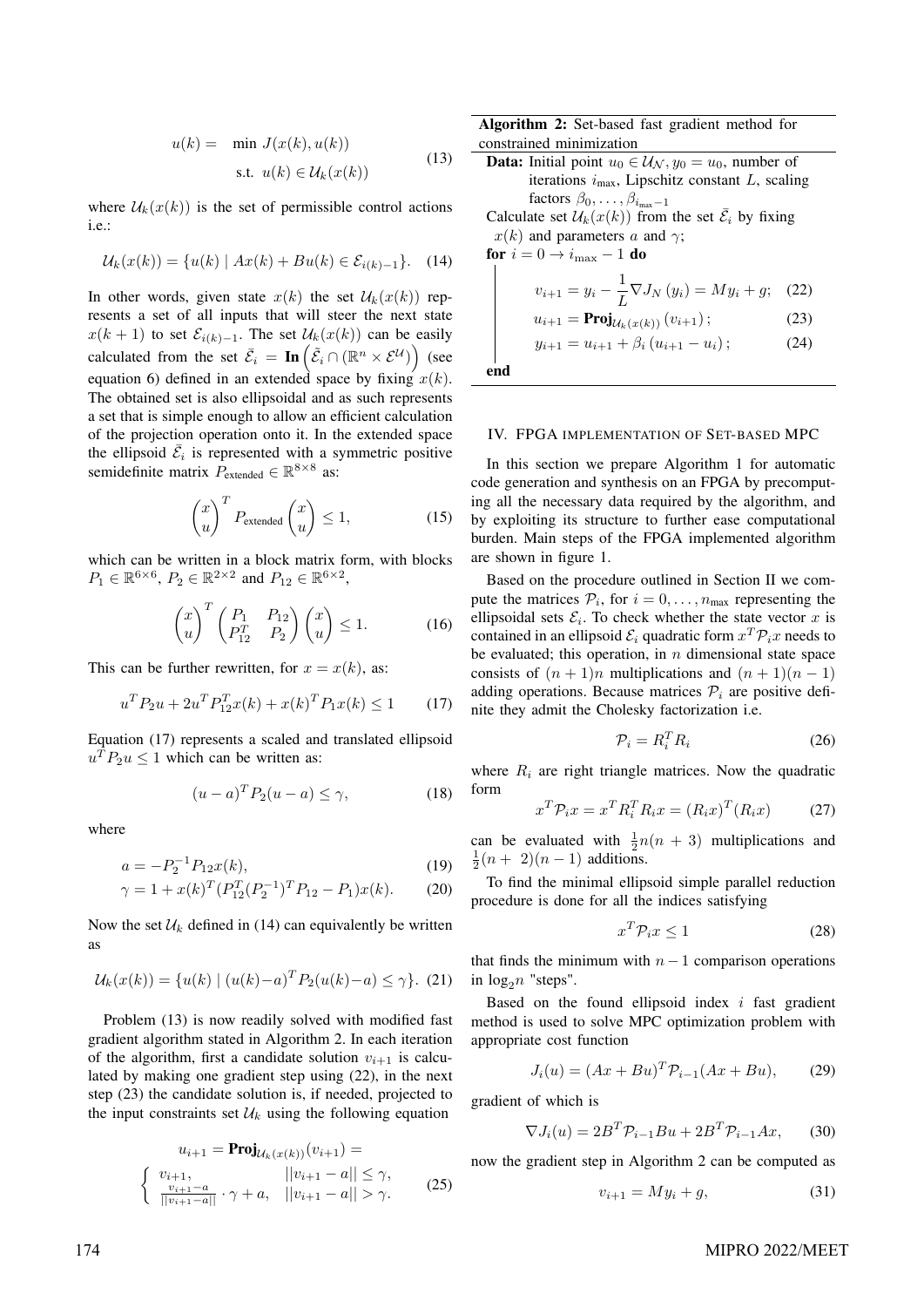

Fig. 1: Block diagram of FPGA computation flow

with

$$
M = I - \frac{2}{L} B^T \mathcal{P}_{i-1} B \tag{32}
$$

and

$$
g = -\frac{2}{L}B^T \mathcal{P}_{i-1} Ax =: Hx,
$$
\n(33)

where *M* and *H* are computed offline. Similarly we precompute the matrices used in projection step of the algorithm using formulas (19) and (20).

# V. EXAMPLE: CONTROLLING THE GRID-TIED INVERTER

To obtain mathematical model of a grid-tied inverter (Fig. 2) we define three phase quantities

$$
\begin{aligned}\ni_1 &= (i_{1a} \ i_{1b} \ i_{1c})^T, \\
v_c &= (v_{ca} \ v_{cb} \ v_{cc})^T, \\
i_2 &= (i_{2a} \ i_{2b} \ i_{2c})^T\n\end{aligned}
$$

as inverter side current, filter capacitor voltage and grid side current. Three phase quantities are transformed to synchronous reference frame using the Parks transformation matrix

$$
P_{dq} = \frac{2}{3} \begin{pmatrix} \sin \theta & \sin \left(\theta - \frac{2}{3}\pi\right) & \sin \left(\theta + \frac{2}{3}\pi\right) \\ \cos \theta & \cos \left(\theta - \frac{2}{3}\pi\right) & \cos \left(\theta + \frac{2}{3}\pi\right) \end{pmatrix}, \tag{34}
$$

to obtain

$$
\begin{pmatrix} i_{1d} \\ i_{1q} \end{pmatrix} = P_{dq} \begin{pmatrix} i_{1a} \\ i_{1b} \\ i_{1c} \end{pmatrix}
$$

$$
\begin{pmatrix} v_{cd} \\ v_{cq} \end{pmatrix} = P_{dq} \begin{pmatrix} v_{ca} \\ v_{cb} \\ v_{cc} \end{pmatrix}
$$

$$
\begin{pmatrix} i_{2d} \\ i_{2q} \end{pmatrix} = P_{dq} \begin{pmatrix} i_{2a} \\ i_{2b} \\ i_{2c} \end{pmatrix}
$$

Defining the

$$
x(t) = (i_{1d}(t) i_{1q}(t) v_d(t) v_q(t) i_{2d}(t) i_{2q}(t))^{T}
$$

as the system state with quantities in stationary frame, and vector  $u(t) = (u_d(t) u_q(t))^T$  as the controlled input that represents the voltages applied by the inverter and vector  $v(t) = (v_d \ v_q)^T$  as the grid voltages. The output vector  $y(t)$  represents the currents  $(i_{2d}(t)$   $i_{2q}(t))$ <sup>T</sup> injected to the grid. Now the state-space linear model in continuous time is

$$
\begin{aligned} \dot{x}(t) &= Ax(t) + Bu(t) + Dv(t) \\ y(t) &= Cx(t) \end{aligned} \tag{35}
$$

where

$$
A_c = \begin{pmatrix} -\frac{r_1}{L_1} & \omega & -\frac{1}{L_1} & 0 & 0 & 0 \\ -\omega & -\frac{r_1}{L_1} & 0 & -\frac{1}{L_1} & 0 & 0 \\ \frac{1}{C} & 0 & 0 & \omega & -\frac{1}{C} & 0 \\ 0 & \frac{1}{C} & -\omega & 0 & 0 & -\frac{1}{C} \\ 0 & 0 & \frac{1}{L_2} & 0 & -\frac{r_2}{L_2} & \omega \\ 0 & 0 & 0 & \frac{1}{L_2} & -\omega & -\frac{r_2}{L_2} \end{pmatrix},
$$

$$
B_c = \begin{pmatrix} 1/L_1 & 0 \\ 0 & 1/L_1 \\ 0 & 0 \\ 0 & 0 \\ 0 & 0 \\ 0 & 0 \end{pmatrix}, D_c = \begin{pmatrix} 0 & 0 & 0 \\ 0 & 0 & 0 \\ 0 & 0 & 0 \\ 0 & 0 & -1/L_2 \\ 0 & -1/L_2 & 0 \\ 0 & -1/L_2 \end{pmatrix}
$$

and

$$
C_c = \begin{pmatrix} 0 & 0 & 0 & 0 & 1 & 0 \\ 0 & 0 & 0 & 0 & 0 & 1 \end{pmatrix},
$$

where  $\omega = 2\pi f$ , with grid frequency f.

Discrete time model with sampling rate *T* using the forward Euler discretization is given by

$$
x(k+1) = Ax(k) + Bu(k) + Dv(k)
$$
  

$$
y(k) = Cx(k)
$$
 (36)

with

$$
A = I + TA_c,
$$
  
\n
$$
B = TB_c,
$$
  
\n
$$
C = C_c,
$$
  
\n
$$
D = TD_c.
$$

An equilibrium point  $(\bar{x} \bar{u})^T$  for system (35), considering a desired reference *r* of the output  $y = (i_{2d} i_{2q})^T$ under constant grid voltage *v*, is computed as

$$
\begin{pmatrix} \bar{x} \\ \bar{u} \end{pmatrix} = \begin{pmatrix} A_c & B_c \\ C_c & 0 \end{pmatrix}^{-1} \begin{pmatrix} -D_c v \\ r \end{pmatrix}.
$$
 (37)

Defining the  $e(k) := x(k) - \bar{x}$  as an error around equilibrium point  $(\bar{x} \bar{u})^T$  of a system (36) at time *k*, for a given grid current reference *r* under constant grid voltage *v*, we obtain the error dynamics

$$
e(k+1) = Ae(k) + Bu_{\text{err}}(k),\tag{38}
$$

where  $u_{\text{err}}(k) = u(k) - \bar{u}$ .

For the system (38), with parameters given in table I all the data needed for the Set-based MPC algorithm is first computed using the procedures outlined in section

# MIPRO 2022/MEET 175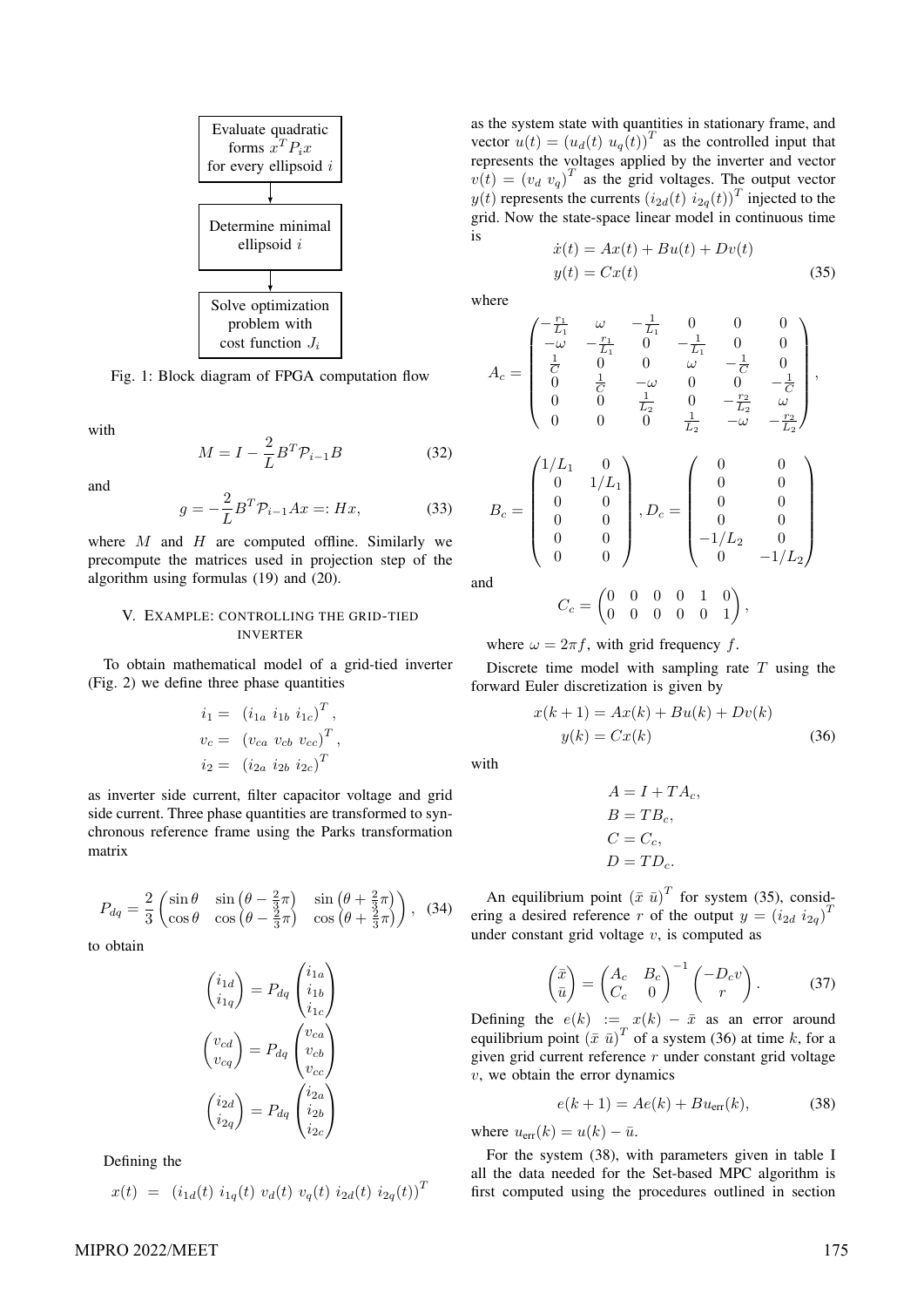

Fig. 2: Two-level grid connected inverter with an LCL filter

TABLE I: Inverter and grid parameters

| Symbol         | Description             | Value | Unit    |
|----------------|-------------------------|-------|---------|
| $r_1$          | Inverter resistance     | 0.5   | Ω       |
| $L_1$          | Filter inductance       | 3.4   | mH      |
| C              | Filter capacitance      | 20    | $\mu$ F |
| $r_2$          | Grid resistance         | 0.5   | Ω       |
| L <sub>2</sub> | Filter inductance       | 1.8   | mH      |
| $V_{dc}$       | DC link voltage         | 650   | V       |
| $v_g$          | Grid phase voltage(rms) | 230   | v       |
| f              | Grid frequency          | 50    | Hz.     |
| $f_{PWM}$      | PWM frequency           | 10    | kHz     |
| Ť.s            | Sampling frequency      | 20    | kHz     |

IV. Algorithm 1 is then implemented in MATLAB using fixed-point arithmetic, from which the VHDL code is generated using the MATLAB's HDL coder. The generated code is then synthesized for the Digilent Nexys Video board containing the Xilinx Artix-7 xc7a200tsbg484-3 FPGA device using Xilinx Vivado Design Suite. Table II shows modest resource use, while the timing analysis reports a critical path setup time of 332ns, proving this implementation viable for FPGA clock frequencies of up to 3MHz.

The design was tested in a MATLAB/Simulink simulation. The grid-tied inverter was modelled in Simulink and simulation run on a host PC, while the synthesized controller was run on the Xilinx Artix-7 FPGA device. The communication between host PC and FPGA board was realized using a JTAG connection; at every time step of the simulation the measurements (i.e. currents and voltages) were sent to the FPGA board, based on the measurements the control signal is computed by the FPGA device and then sent back to the host PC to be applied to the inverter. The control signal computed by FPGA implementation is then compared to the control signal computed by reference MATLAB implementation of a Set-based MPC algorithm. As can be seen in Figure 3 control actions are bit for bit equal at every time instance.

TABLE II: FPGA resource utilization

| Resource      | Utilization | Available | Utilization(%) |
|---------------|-------------|-----------|----------------|
| LUT           | 20191       | 133800    | 15.1           |
| <b>LUTRAM</b> | 135         | 46200     | 0.3            |
| FF            | 1411        | 267600    | 0.5            |
| <b>BRAM</b>   | 2.5         | 365       | 0.7            |
| <b>DSP</b>    | 502         | 740       | 67.8           |
| Ю             | 2           | 285       | 0.7            |
| <b>BUFG</b>   | 3           | 32        | 9.4            |
| <b>MMCM</b>   |             | 10        | 10.0           |



Fig. 3: Control actions computed with MATLAB (top) and FPGA (mid.) implementations of Set-based MPC. (bot.) Bit equality of two signals  $(1 = true, 0 = false)$ .

### VI. CONCLUSION

This paper presented an FPGA implementation procedure of a model predictive controller based on ellipsoidal sets. To speed up execution time of algorithm ellipsoidal set computation is done offline, online an optimization problem is solved using fast gradient method. Proposed MPC algorithm is shown to be synthesizable on an Xilinx Artix7 device, with computation times in microsecond range, making it well suited for controlling the systems with very fast dynamics, such as power converters. Programmed FPGA device was tested in FIL simulation and shown to produce bit for bit equal control signals as the reference MATLAB implementation.

#### **REFERENCES**

- [1] S. Kouro, M. A. Perez, J. Rodriguez, A. M. Llor, and H. A. Young, "Model predictive control: Mpc's role in the evolution of power electronics," *IEEE Industrial Electronics Magazine*, vol. 9, no. 4, pp. 8–21, 2015.
- [2] S. Vazquez, J. Rodriguez, M. Rivera, L. G. Franquelo, and M. Norambuena, "Model predictive control for power converters and drives: Advances and trends," *IEEE Transactions on Industrial Electronics*, vol. 64, no. 2, pp. 935–947, 2016.
- [3] P. Karamanakos, E. Liegmann, T. Geyer, and R. Kennel, "Model predictive control of power electronic systems: Methods, results, and challenges," *IEEE Open Journal of Industry Applications*, vol. 1, pp. 95–114, 2020.
- [4] S. Lucia, D. Navarro, O. Lucia, P. Zometa, and R. Findeisen, "Optimized fpga implementation of model predictive control for embedded systems using high-level synthesis tool," *IEEE transactions on industrial informatics*, vol. 14, no. 1, pp. 137–145, 2017.
- [5] O. Gulbudak and E. Santi, "Fpga-based model predictive controller for direct matrix converter," *IEEE Transactions on Industrial Electronics*, vol. 63, no. 7, pp. 4560–4570, 2016.
- [6] S. Richter, T. Geyer, and M. Morari, "Resource-efficient gradient methods for model predictive pulse pattern control on an fpga," *IEEE Transactions on control systems technology*, vol. 25, no. 3, pp. 828–841, 2016.